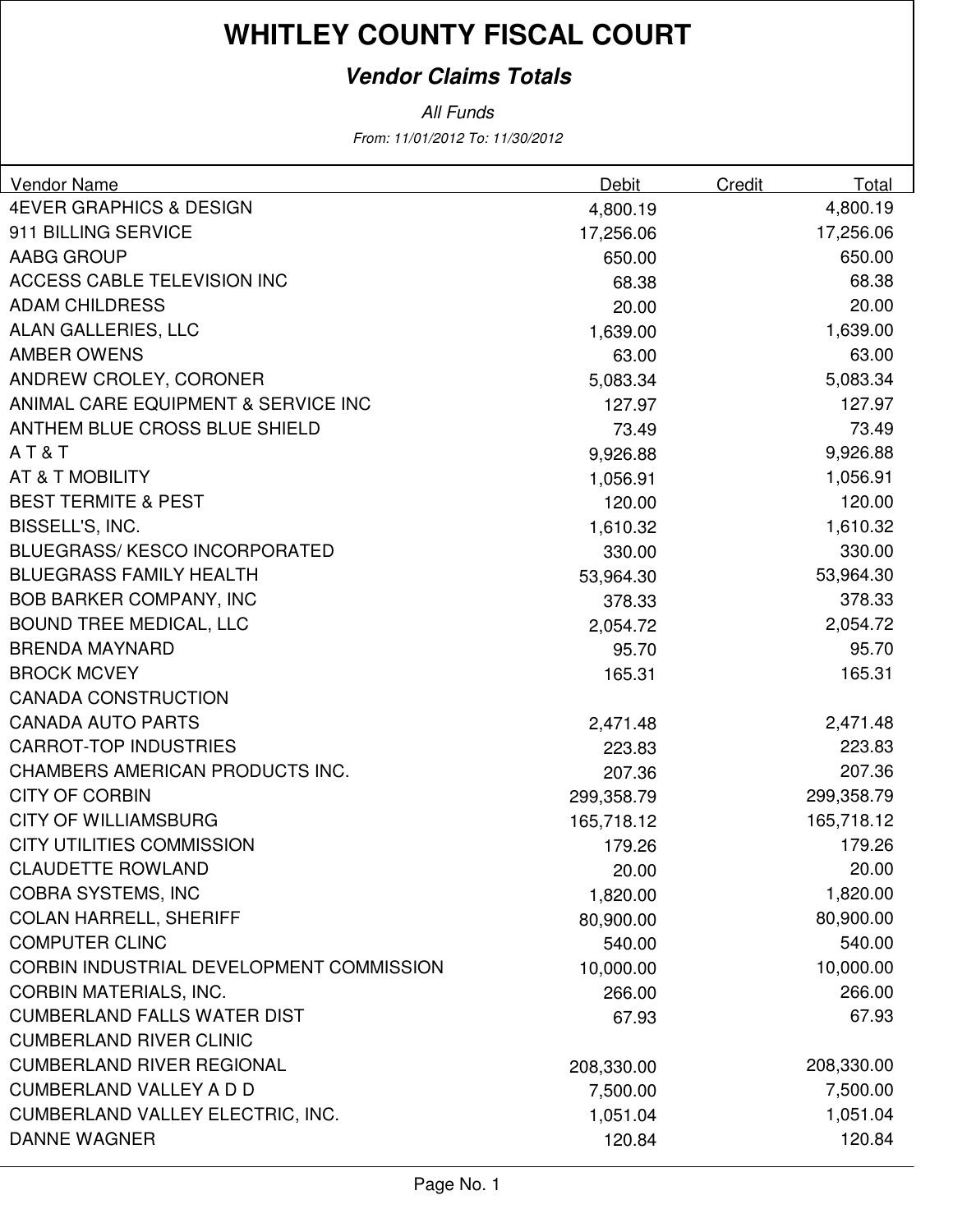#### **Vendor Claims Totals**

| <b>Vendor Name</b>                   | Debit      | Credit | Total      |
|--------------------------------------|------------|--------|------------|
| D C ELEVATOR COMPANY, INC.           | 550.00     |        | 550.00     |
| <b>DELTA DENTAL</b>                  | 1,787.70   |        | 1,787.70   |
| DELTA NATURAL GAS CO., INC.          | 2,873.56   |        | 2,873.56   |
| <b>DISH NETWORK</b>                  | 177.84     |        | 177.84     |
| FAMILY DOLLAR STORE                  | 1,086.33   | 11.00  | 1,075.33   |
| DOMINO'S PIZZA OF WILLIAMSBURG       | 382.17     |        | 382.17     |
| ECSI, LLC                            | 3,052.00   |        | 3,052.00   |
| <b>EDDIE HILL</b>                    | 144.65     |        | 144.65     |
| <b>ELLIS SANITATION</b>              |            |        |            |
| ELLISON'S SANITARY SUPPLY CO., INC.  | 3,963.05   |        | 3,963.05   |
| ELMO GREER & SONS, INC.              | 325,471.31 |        | 325,471.31 |
| EMCON HOME GUARD, INC.               | 3,460.00   |        | 3,460.00   |
| <b>EVELYN McCULLAH</b>               | 314.14     |        | 314.14     |
| <b>EZ COUNTRY</b>                    | 425.00     |        | 425.00     |
| <b>FALLS FORD</b>                    | 329.67     |        | 329.67     |
| <b>FAULKNER AND TAYLOR</b>           | 881.90     |        | 881.90     |
| FIRST CLASS TRUCK & AUTO REPAIR, LLC | 3,071.74   |        | 3,071.74   |
| <b>FLEETONE</b>                      | 19,581.76  |        | 19,581.76  |
| G & K SERVICES, INC                  | 1,451.53   |        | 1,451.53   |
| G & C SUPPLY CO. INC.                | 500.14     |        | 500.14     |
| <b>G &amp; E DRIVE-IN</b>            | 424.59     |        | 424.59     |
| <b>HARDEE'S</b>                      | 322.22     |        | 322.22     |
| HARP ENTERPRISES, INC.               | 26,057.12  |        | 26,057.12  |
| <b>HARVEY'S SERVICE CENTER</b>       | 8.00       |        | 8.00       |
| HINKLE CONTRACTING CORPORATION       | 11,005.97  |        | 11,005.97  |
| <b>HOLSTON GASES</b>                 | 3,651.00   |        | 3,651.00   |
| <b>HOMETOWN BANK</b>                 | 5,000.00   |        | 5,000.00   |
| <b>HUDSON MATERIALS</b>              | 27,615.34  |        | 27,615.34  |
| <b>HOMETOWN IGA #57</b>              | 374.91     |        | 374.91     |
| <b>IHS PHARMACY</b>                  | 36.09      |        | 36.09      |
| <b>JAMIE FUSON</b>                   | 283.25     |        | 283.25     |
| JOHNNY WHEELS OF WILLIAMSBURG, INC   | 18.95      |        | 18.95      |
| K A C O ALL LINES FUND               | 94,600.00  |        | 94,600.00  |
| KACO WORKERS COMPENSATION FUND       | 68,500.00  |        | 68,500.00  |
| KAY SCHWARTZ, COUNTY CLERK           | 24,983.45  |        | 24,983.45  |
| <b>KELLWELL FOOD MANAGEMENT</b>      | 22,109.86  |        | 22,109.86  |
| <b>KELLY HAMPTON</b>                 | 254.10     |        | 254.10     |
| <b>KELLY HARRISON</b>                | 164.21     |        | 164.21     |
| <b>KEN TEN ADVERTISING</b>           | 2,584.54   |        | 2,584.54   |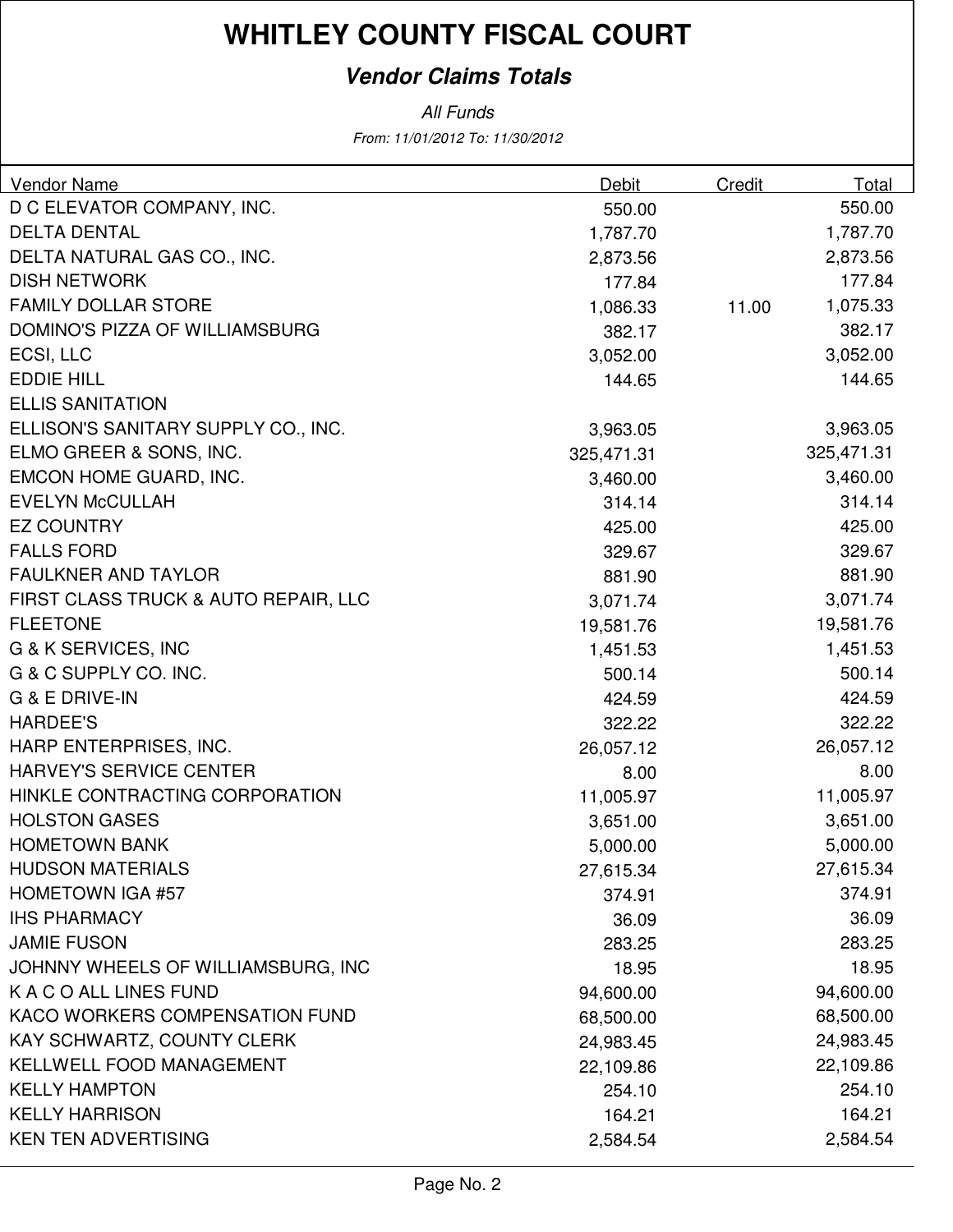#### **Vendor Claims Totals**

| <b>Vendor Name</b>                     | <b>Debit</b> | Credit | <b>Total</b> |
|----------------------------------------|--------------|--------|--------------|
| <b>KU</b>                              | 17,182.01    |        | 17,182.01    |
| <b>KIMBELL MIDWEST</b>                 | 296.31       |        | 296.31       |
| KNOX COUNTY UTILITIES COMMISSION       | 15.87        |        | 15.87        |
| KNOX-WHITLEY HUMANE ASSOCIATION, INC,  | 7,500.00     |        | 7,500.00     |
| KY BOARD OF EMERGENCY MEDICAL SERVICES | 620.00       |        | 620.00       |
| <b>KENTUCKY STATE TREASURER</b>        | 55,998.16    |        | 55,998.16    |
| LANDMARK SPRINKLER, INC.               | 280.00       |        | 280.00       |
| <b>LIDA J. POWERS</b>                  | 600.00       |        | 600.00       |
| <b>LONDON RADIO SERVICE</b>            | 1,387.67     |        | 1,387.67     |
| <b>LYTTLE'S TELEPHONE</b>              | 1,205.00     |        | 1,205.00     |
| <b>MAIN STREET BAPTIST CHURCH</b>      | 500.00       |        | 500.00       |
| <b>MASON GENERAL SECURITY</b>          | 100.00       |        | 100.00       |
| <b>MIKE FAULKNER</b>                   | 9.05         |        | 9.05         |
| MOUNTAIN CLASSIC SCHOLARSHIP FUND      | 1,000.00     |        | 1,000.00     |
| <b>NEWS JOURNAL</b>                    | 1,691.65     |        | 1,691.65     |
| NI GOVERNMENT SERVICES, INC.           | 81.00        |        | 81.00        |
| <b>NORTHERN SAFETY CO</b>              | 901.94       |        | 901.94       |
| <b>NORVEX SUPPLY</b>                   | 2,478.66     |        | 2,478.66     |
| PATTERSON CREEK VFD                    | 200.00       |        | 200.00       |
| PEERCY & GRAY, PSC                     | 3,375.00     |        | 3,375.00     |
| PHYSIO CONTROL                         | 1,865.00     |        | 1,865.00     |
| POFF CARTING SERVICE                   | 2,807.92     |        | 2,807.92     |
| PREFERRED LAB SERVICE                  | 700.00       |        | 700.00       |
| <b>QUALITY CARE AUTO SERVICE</b>       | 2,630.07     |        | 2,630.07     |
| <b>QUILL CORPORATION</b>               | 3,849.17     |        | 3,849.17     |
| R. C. MILLER OIL CO                    | 6,756.61     |        | 6,756.61     |
| <b>ROBBIE BROWN</b>                    | 799.99       |        | 799.99       |
| <b>ROGER ROWE</b>                      | 920.00       |        | 920.00       |
| <b>ROGER WELLS</b>                     | 389.40       |        | 389.40       |
| <b>WHITLEY COUNTY PVA</b>              | 12,600.00    |        | 12,600.00    |
| SOUTHEAST APPARATUS, LLC               | 995.56       |        | 995.56       |
| <b>SGT JOES</b>                        | 5,247.49     |        | 5,247.49     |
| SIMPLEX TIME RECORDER CO.              |              |        |              |
| SIMPLEX GRINNELL LP                    | 141.00       |        | 141.00       |
| <b>SMITH'S AUTO SERVICE</b>            | 1,966.32     |        | 1,966.32     |
| <b>SMITH'S TOWING SERVICE</b>          | 120.00       |        | 120.00       |
| SOUTHEASTERN EMERGENCY EQUIP.          | 1,737.13     |        | 1,737.13     |
| SOUTHEASTERN KY MAINTENANCE            | 75.00        |        | 75.00        |
| SOUTHERN HEALTH PARTNERS               | 20,869.40    |        | 20,869.40    |